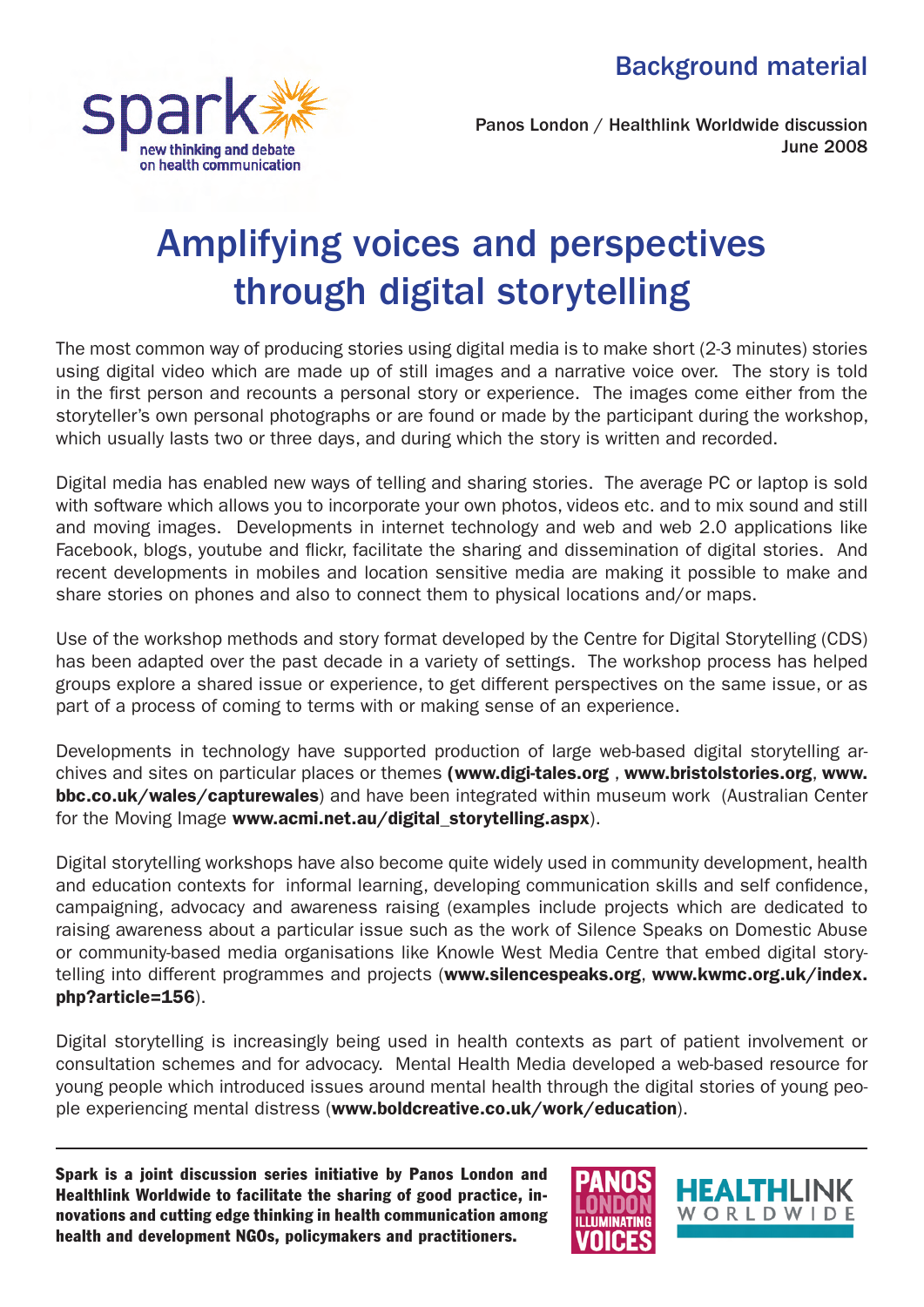The Patient Voices (PV) programme founded and run by Pilgrim Projects has taken a lead in this area in the UK. PV "aims to capture some of the unwritten and unspoken stories of ordinary people so that those who devise and implement strategy, as well as clinicians directly involved in care, may carry out their duties in a more informed and compassionate manner."

A number of projects have been using digital storytelling as part of programmes to combat stigma and discrimination in regard to HIV and AIDS in Southern Africa. Examples include the work of OSISA (http://storiesforchange.net/event/open\_society\_initiative\_for\_southern\_africa\_hiv\_stigma workshop) and a collaboration between the Sonke Gender Justice Network and Silence Speaks (http://storiesforchange.net/event/sonke\_responding\_to\_violence\_hiv\_aids\_digital\_storytelling\_workshop).

# Key Features of the process

Digital stories can be powerful examples or (deceptively simple) accounts of experience which are capable of connecting with an audience or creating a new perspective on particular experiences. This may be to do with some of the key features of a digital story and the way in which they are produced. The workshop process, initially developed by Joe Lambert and Dana Atchley, who formed the Centre for Digital Storytelling (www.storycenter.org), has close links to methods used in creative writing for theatre. An important aspect of the workshop process is the story circle. Individuals work on their own story but as part of a group process with other participants where the stories are shared and then developed and refined in a mutually supportive environment, considering aspects of the story such as: point of view, dramatic question, emotional content, the gift of voice, power of soundtrack, economy, pacing. As digital storytelling has been adopted in different cultural contexts, then there have been different understandings of what makes 'a good story'.

Developing a powerful short narrative is at the heart of the process and a range of methods enables participants to experiment with different ways of telling their story to get across what someone feels is important.

• There is an emphasis on economy, especially economy of language but also using the visuals and tone of voice to tell the story as much as the words.

*'For sale: baby shoes, never worn' |*Ernest Hemingway thought this six-word story was his best work

• Emphasis on voice, mood and pace are also important, since much is conveyed in how a story is told - the emotion in someone's voice or pace of delivery.

• Additional emphasis is placed on the choice of images and the centrality of images to the story.

## Challenges and questions

Digital storytelling is one of many approaches which can enable people's voices and experiences to be heard. Although it is a very powerful and flexible approach it does not suit every context. These projects are resource and time intensive. They require some degree of commitment from participants and this is not always practicable. The approach does not always suit the capabilities of the participants; it is not the case that everyone can create a personal story in a three-day workshop. On the other hand the methods can be adapted. It is important to know about the ICT, media, reading and writing experience and confidence of the group.

Digital stories are personal stories and accounts of experience. For some contexts and when working with groups of communities who wish to tell a story, it might be more appropriate to use a participatory video process. Why use digital stories and not a documentary, or a postcard campaign? If this is part of an advocacy or awareness raising campaign will it reach the people it needs to reach?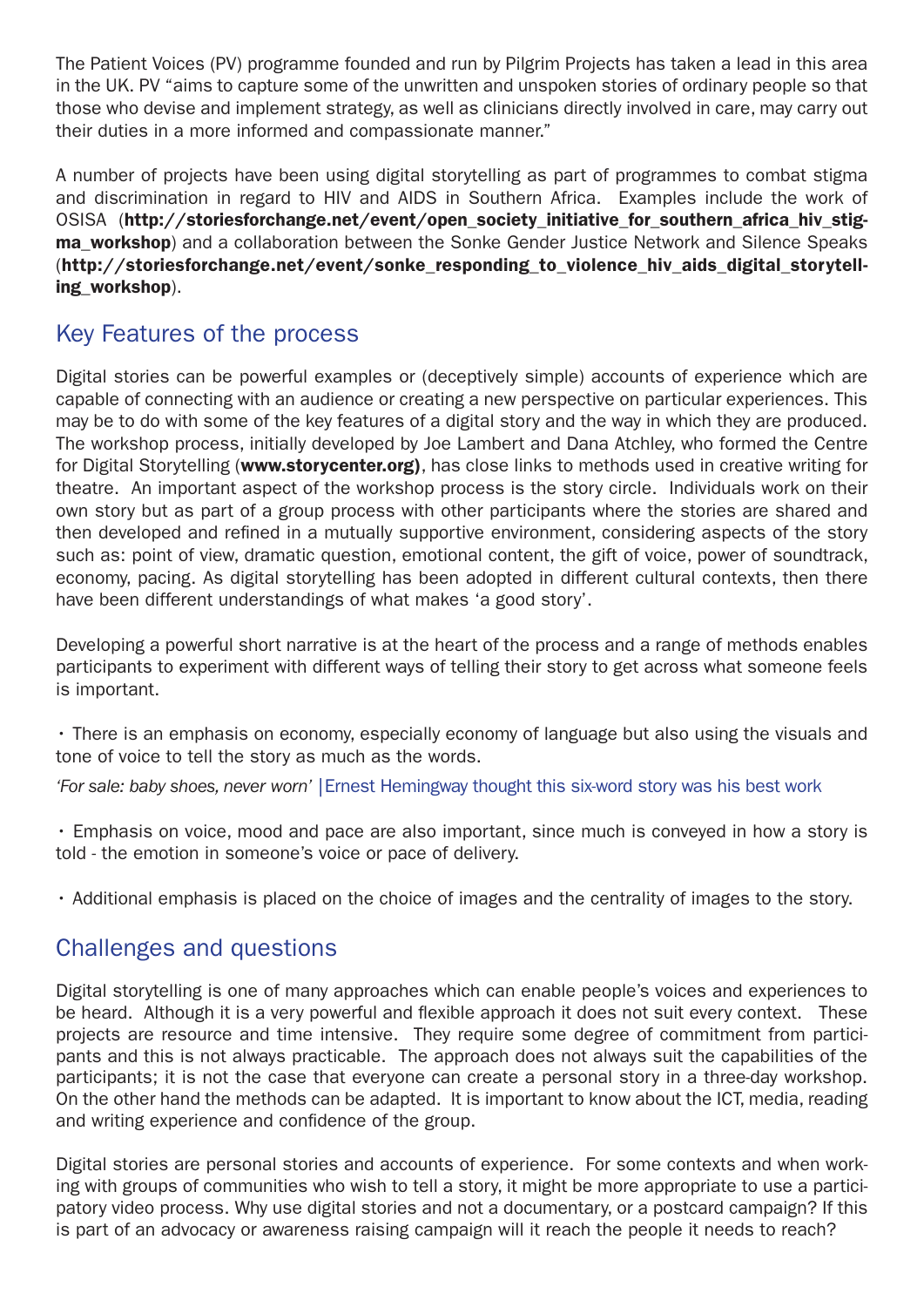Digital storytelling can be an emotional experience for participants recounting traumatic or distressing events. Project planning needs to ensure that there is adequate support and, where appropriate, follow up for participants. Participants in digital storytelling workshops frequently refer to the process as therapeutic but it is not therapy.

The facilitator is always a co-creator of the story to some degree. This is a position of power where stories can be manipulated to fit a particular format or present a particular aspect of a topic.

An over-rigid application of method can neglect different understandings of story and flexibility, which enable participants to approach the shaping of their story in ways that work for them (for example working with images rather than focusing on scriptwriting). Where a project has a specific outcome, such as a set of digital stories, there can be pressure to ensure that certain kinds of stories and experiences come through in the stories. There may be an expectation that stories will reinforce particular aspects and enable the continuation of funding or the communication of a particular idea. This can turn into a story mining process where people are involved in workshops in order to extract particular kinds of stories which suit a purpose, irrespective of what stories the participants might want to tell. This kind of process also runs the risk of creating victimhood or stereotype stories, particularly sets of stories which address one aspect of people's experience (as a victim of violence, as HIV positive, as a youth offender, a child in care etc.).

This is not to say that a digital storytelling workshop that focuses on creating stories for the purposes of advocacy is not a valid thing to do. It is more that it needs to be designed and managed with input from the participants and with clarity and transparency about the purpose from the outset. And with options for participants to tell stories that don't fit the script.

Two different projects working with domestic abuse can illustrate this. One works explicitly (and with transparency and a clear duty of care to participants) to produce stories about experiences of violence in order to share those stories publicly through DVD and a website. The other project had a more open remit: while it would like to have stories it could use on its website, the organisation did not want to dictate the nature of the stories that participants would tell. The resulting stories focused on other aspects of the participants' lives, including family holidays and longterm friendships. These stories were not used for advocacy, they were certainly more ambiguous about experiences of abuse, but they did have something to say about the women as something other than victims.

## How are digital stories used?

Increasingly digital stories are being produced and posted on the web. This provides relatively easy means of distribution of stories. But the stories are posted to the web and then what?

• There is little control over the context in which stories are viewed or used. This has issues for participant consent and confidentiality.

• It also has issues for use of stories in advocacy or awareness raising. A large number of stories can lead to overkill or a disinterest (not another digital story….) especially where stories are overly similar in tone and form. It is possible to create web-based repositories or sites where stories are contextualised in imaginative ways (see for example www.boldcreative.co.uk/work/education)

• A good deal of anecdotal feedback and some research into the value of the digital storytelling for participants. In regard to dealing with experience, developing communication skills, gaining new perspectives on a situation, and sometimes being able to make changes as a result.

• There is less research and understanding about the use of digital stories in campaigning and awareness raising and in influencing change.